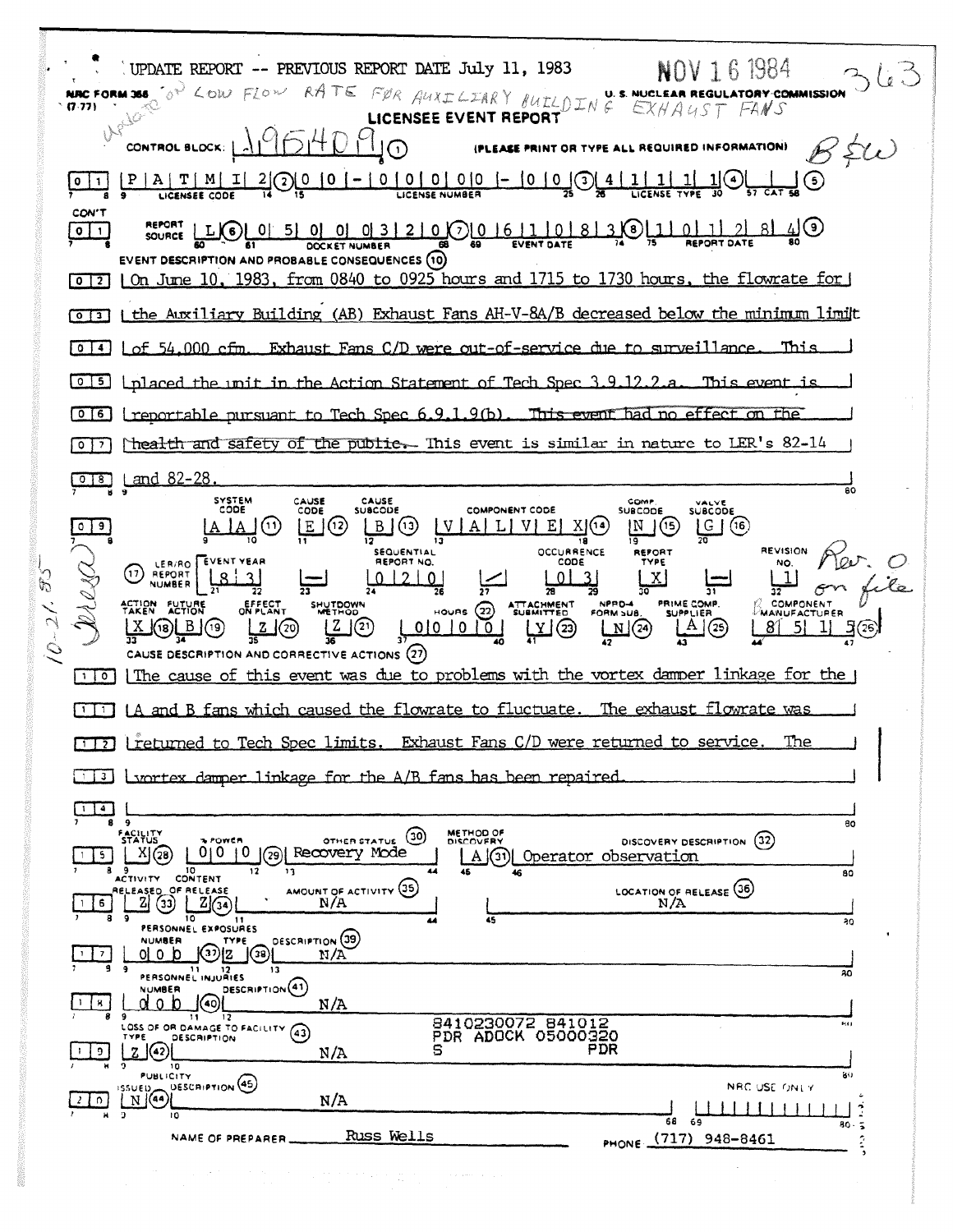Attachment 2 4410-84-L-0045

### LER 83-020/03X-1 EVENT DATE - June 10, 1983

#### I. EXPLANATION OF THE OCCURRENCE

On June 10, 1983, from 0840 to 0925 hours and 1715 to 1730 hours, the flowrate for the Auxiliary Building (AB) Exhaust Fans AH-E-8A/B decreased below the minimum required flowrate of 54,000 cfm as specified in Technical Specification 3.9,12.2.a. At the time of these events, the AB Exhaust Fans AH-E-8C/D were out-of-service due to surveillance testing. With the flowrate for Exhaust Fans A and B fluctuating below Technical Specification limits, and Exhaust Fans C and D out-of-service due to surveillance, the unit entered into the Action Statement of Technical Specification 3.9.12.2.a.

This event is considered reportable under Section 6.9.1.9(b) due to entry into and compliance with the requirements of the Action Statement of Technical Specification 3.9.12.2.a.

This event is similar in nature to LER's 82-14 and 82-28 in that it concerns fluctuations of the AB exhaust flowrate.

#### II. CAUSE OF THE OCCURRENCE

The cause of the two instances of the AB exhaust flowrate decreasing below the Technical Specification limit has been attributed to problems with the vortex damper linkage for the A and B fans. The linkage sporadically "sticks" which causes the exhaust flowrate to fluctuate This problem with the vortex damper has been identified and corrective action initiated prior to this event; however, with the C and D fans required to be placed out-of-service due to surveillance testing, the A and B fans were operated and subsequently the exhaust flowrate fluctuated below the minimum Technical Specification limit.

#### III. CIRCUMSTANCES SURROUNDING THE OCCURRENCE

At the time of the occurrence, the Unit 2 facility was in a long-term cold shutdown state. The reactor decay heat was being removed via loss to ambient. Throughout the event there was no effect on the Reactor Coolant System or the core.

#### IV. CORRECTIVE ACTIONS TAKEN OR TO BE TAKEN

- Immediate: In both situations, the AB exhaust flowrate was returned to Technical Specification limits and the AB Exhaust System returned to operable status.
- Long-Term: Exhaust fans C and D were returned to service after completion of surveillance. Work requests were issued to repair the linkage for the A and B vortex dampers. These work requests were completed on August 25, 1983.

Document ID 00I7A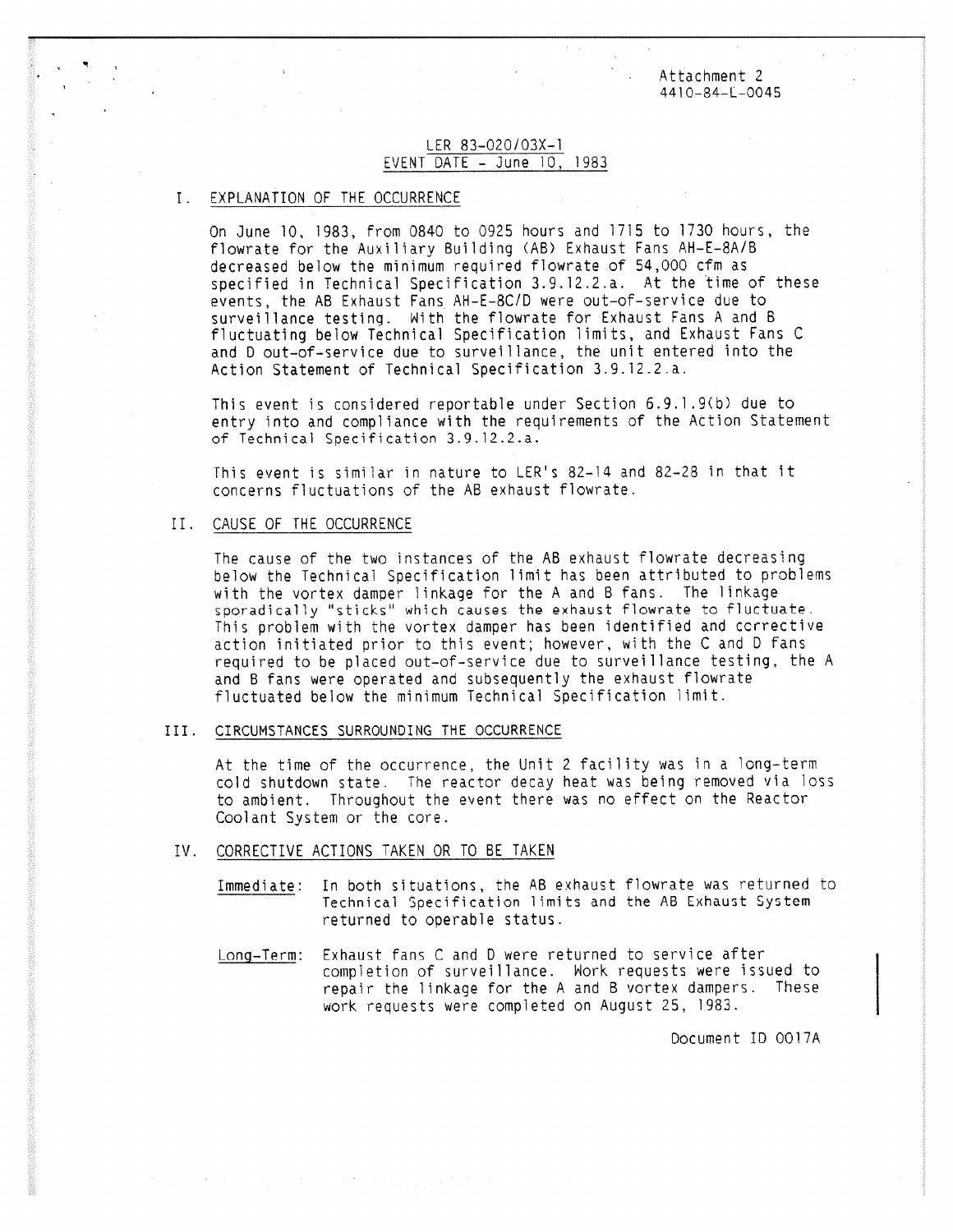Attachment 2 4410-84-L-0045

# V. COMPONENT FAILURE DATA

 $\overline{\phantom{a}}$ 

Vortex Damper D4018A linkage arm -- Buffalo Forge Vortex Damper D40188 air cylinder -- Johnston Control

÷.

Document ID 0017A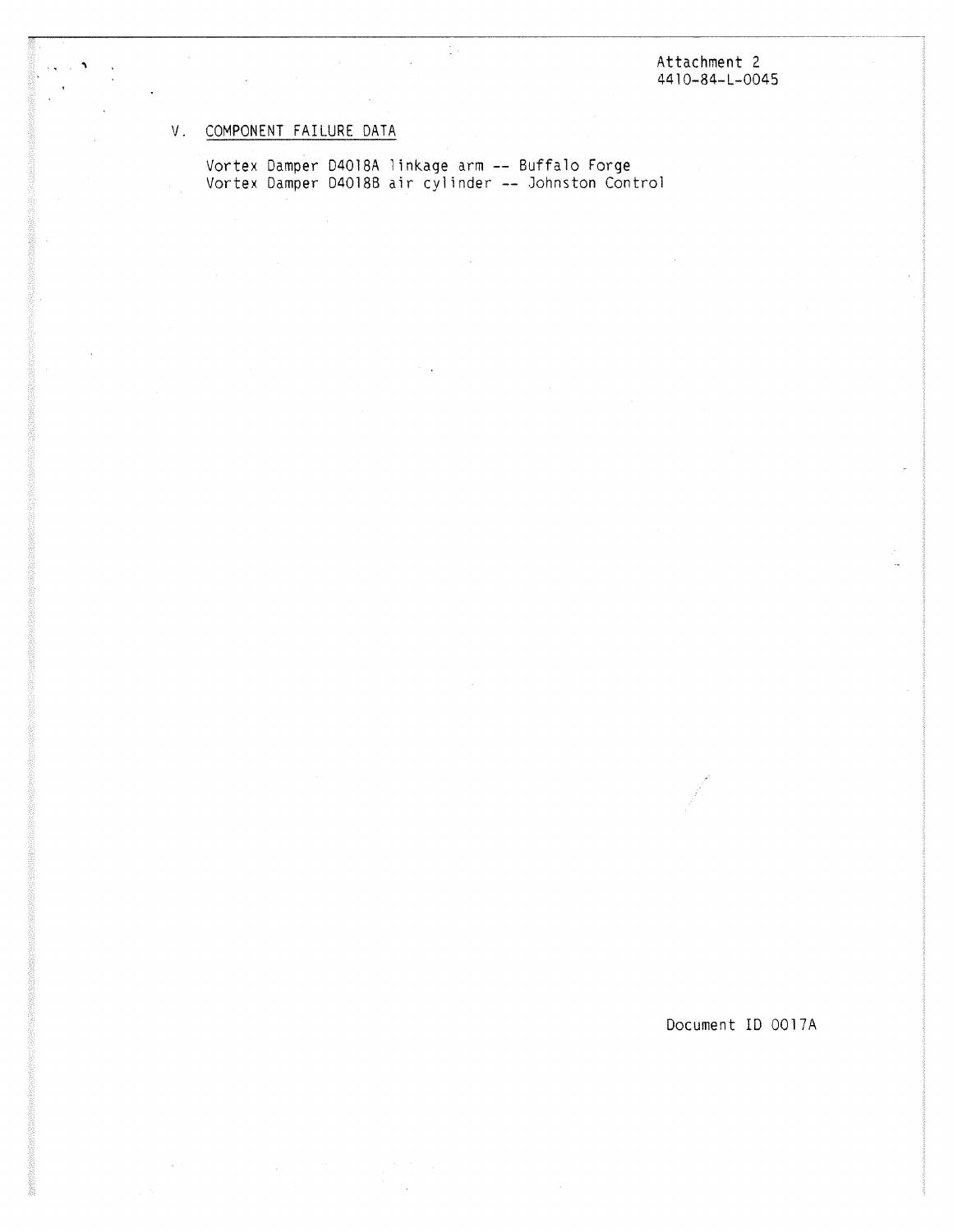

#### **GPU Nuclear Corporation**

Post Office Box 480 Route 441 South Middlotown, Ponnoylvania 17067-0191 717 944-7621 TELEX 84-2386 Writer's Direct Dial Number:

(717) 948-8461

4410-84-L-0045 Document ID 0017A

October 12, 1984

US Nuclear Regulatory Commission Document Control Desk Washington, DC 2055,

Dear Sir:

Three Mile Island Nuclear Station, Unit 2 (TMI-2) Operating License No. DPR-73 Docket No. 50-320 Updated Licensee Event Reports

The Licensee Event Reports listed in Attachment 1 have been updated and are enclosed as Attachment 2 to this letter.

If you have any questions concerning this information, please contact Mr. J. J. Byrne of my staff.

Sincerely.  $\langle \begin{matrix} I \end{matrix} \rangle$ 

. R. Standerfer ; Vice President/Director, TMI-2

FRS/RDW/jep

Attachments

cc: Regional Administrator - Office of I & E, Dr, T. E. Murley Program Director - TMI Program Office, Dr, B. J. Snyder Deputy Program Director - TMI Program Office, Mr. L. H. Barrett



GPU Nuclear Corporation is a subsidiary of the General Public U llities Corporation

**Contractor** 

 $\Delta\phi$  ,  $\Delta\phi$  ,  $\Delta\phi$  ,  $\Delta\phi$  ,  $\Delta\phi$